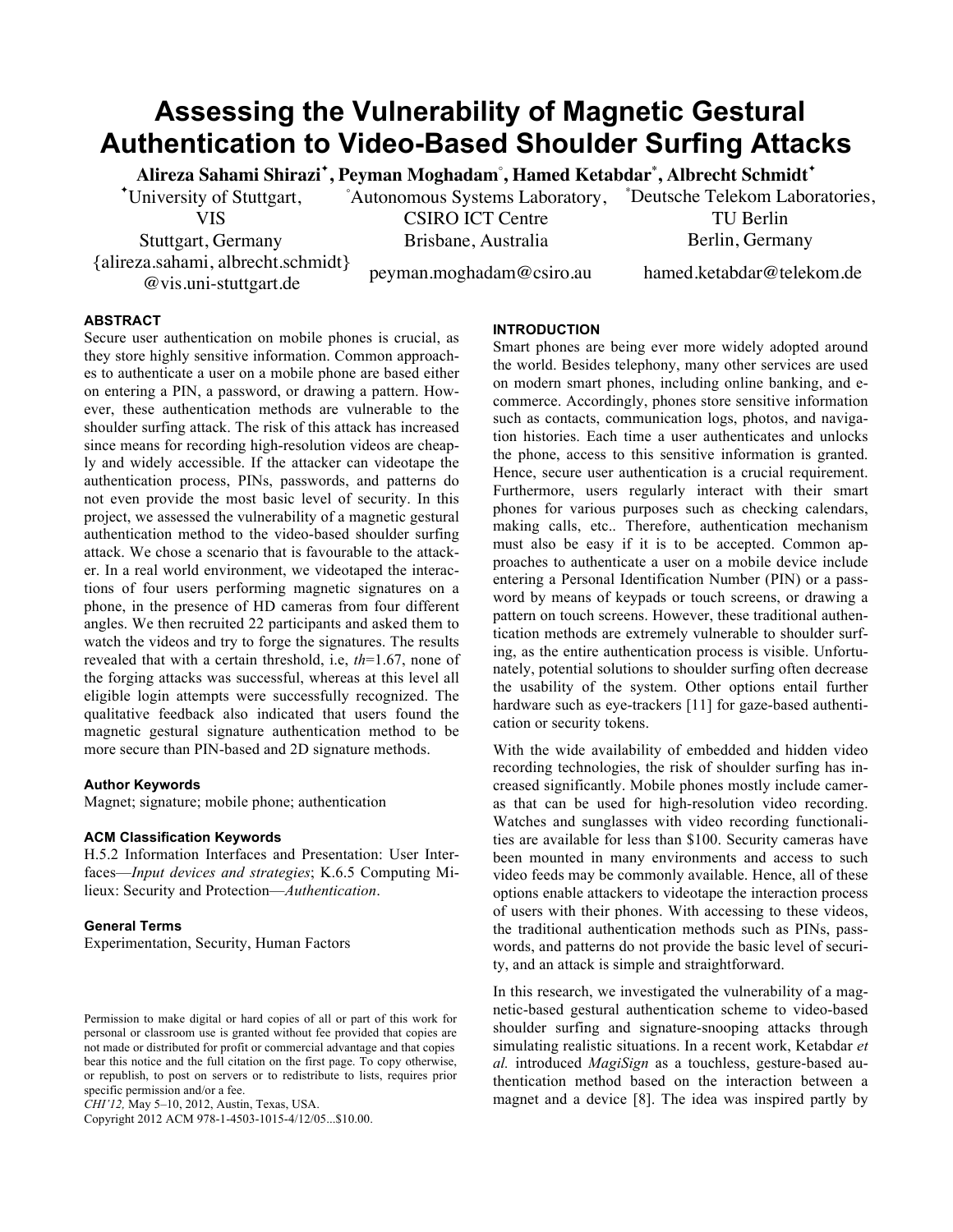the Around Device Interaction (ADI) framework [2,10], which proposes using individual space around the device for interaction with it. ADI has been investigated appropriate interaction techniques for mobile and touch devices. It extends the interaction space of devices beyond their physical boundary, allowing the effective use of 3D space around the device for interaction.

The principle underlying the magnetic gesture technique is that the magnetic field surrounding the device is monitored by a magnetometer (compass). Such sensors are embedded in current high-end mobile phones and used mainly for navigation purposes. Moving a magnet in the peripheral area of a device affects the measured magnetic field sensed by the embedded compass. Thus, the user's hand-movement patterns can be encoded into temporal changes in the magnetic field, captured by the compass sensor. By recording the momentary values of the sensor on different coordinates, a sequence of 3D vectors is obtained, which reflects the temporal pattern of the field's deformation. The sequence is then matched against templates associated with the user's signature. As the magnetic signature is performed in the air (3D), it leaves no trace and is thus highly difficult to forge.

The security of such an authentication method is of considerable importance. We assume that attackers can transparently and cheaply record high-resolution videos in the vicinity of the user, so that authenticating the user by pressing (soft) keys is not secure at all. In order to assess the security of the magnetic-based authentication method, a realistic threat model was set up and a study conducted. The work described in this paper is – to the best of the authors' knowledge – the first attempt at evaluating the resistance of a magnetic gestural authentication method to the videobased shoulder surfing attack. We hypothesize that even with access to optimal video footage of the magnetic signature interaction from various angles, it is still extremely hard to forge the signature.

## **RELATED WORK**

Authenticating users has constituted a challenge for many years and researchers have explored and improved various methods. Current authentication methods can be divided into three main categories: (1) Token based, e.g., a security token generator (2) Biometric based, e.g., fingerprints, and (3) Knowledge based, e.g., passwords. While biometric methods provide a high level of security, they involve costly hardware. On the other hand, in a typical password authentication, because people are used to choosing easy-toremember passwords, dictionary attacks [13] can succeed. For instance, in a case study of 14,000 UNIX passwords, searching from a "dictionary" of merely  $3x10^6$  words revealed almost 25% of the passwords [9]. Preventing dictionary attacks for most techniques leads to a heavy computational load [12] or onerous user requirements that reduce acceptance. Other techniques, such as designing cognitive games [15], adopting strong password policies [4], and using graphical passwords [1,6] appear to be yet other examples of the classic trade-off between usability and security [17].

On mobile devices, user authentication is conducted by weak mechanisms, based mainly on PINs and patterns. In lieu of an alphanumeric password, researchers have examined the feasibility of other authentication schemes [14]. Authenticating a user through his typing characteristics, known as keystroke analysis, is proposed in [3]. However, this requires users to type on the device, which may still be vulnerable to shoulder surfing attacks. *Awase-E* is an authentication method uses photographic images taken by users rather than text-based passwords [16]. The trial-axial accelerometer is also used to capture gestures and authenticate users [5]. By contrast, *MagiSign* uses magnetic patterns for authentication [8]. Having a 3D gesture similar to one's signature can minimise anxiety about memorability.

## **3D MAGNETIC SIGNATURE**

The idea behind the magnetic gesture authentication scheme is to use the embedded magnetic sensor of the mobile phone as a means of authenticating users. A typical magnetic sensor contains a 3D Hall effect sensor that registers the strength of magnetic field along different dimensions. A Hall effect sensor produces a voltage (Hall potential  $V_H$ ) proportional to the magnetic flux density ( $B$  in Tesla), due to the so-called Hall effect. The output from the sensor is provided in the *x*, *y,* and *z* coordinates of the phone. This output can have different ranges depending on the device. For instance, in the iPhone 3GS, the value range is between  $\pm 128$  µT. Sliding a magnet around the device changes the original magnetic field around the device. Therefore, the temporal pattern of a field's deformation can be obtained by capturing the sensor values on x, y, and z.

In our prototype, in order to define an authentication gesture or magnetic signature (*Sign*), the user arbitrarily moves an appropriate permanent magnet (e.g., a magnetic token/stylus or a magnet in a finger ring) around the device along 3D trajectories. The movement of the magnet produces deformation patterns in the measured magnetic field. Users indicate the beginning and end of each signature by pressing a button. The overall effect of this trajectory on the device/sensor is recorded in the form of a sequence of vectors, with each element containing an instantaneous sample of the sensors values in each coordinate. The input sequence (*Forge*) can then be matched against templates associated with the user's signature. In order to match templates, we use a template matching approach called multidimensional Dynamic Time Warping (DTW) [18]. DTW is suitable for measuring similarities between two signal sequences that may vary in time or speed. Popular tree-based classifiers or neural networks in this context require a considerable number of samples in order to provide acceptable resolutions. DTW measures a similarity, which is based on the distance between two sequences and can operate with a limited number of templates and still achieve very accurate results.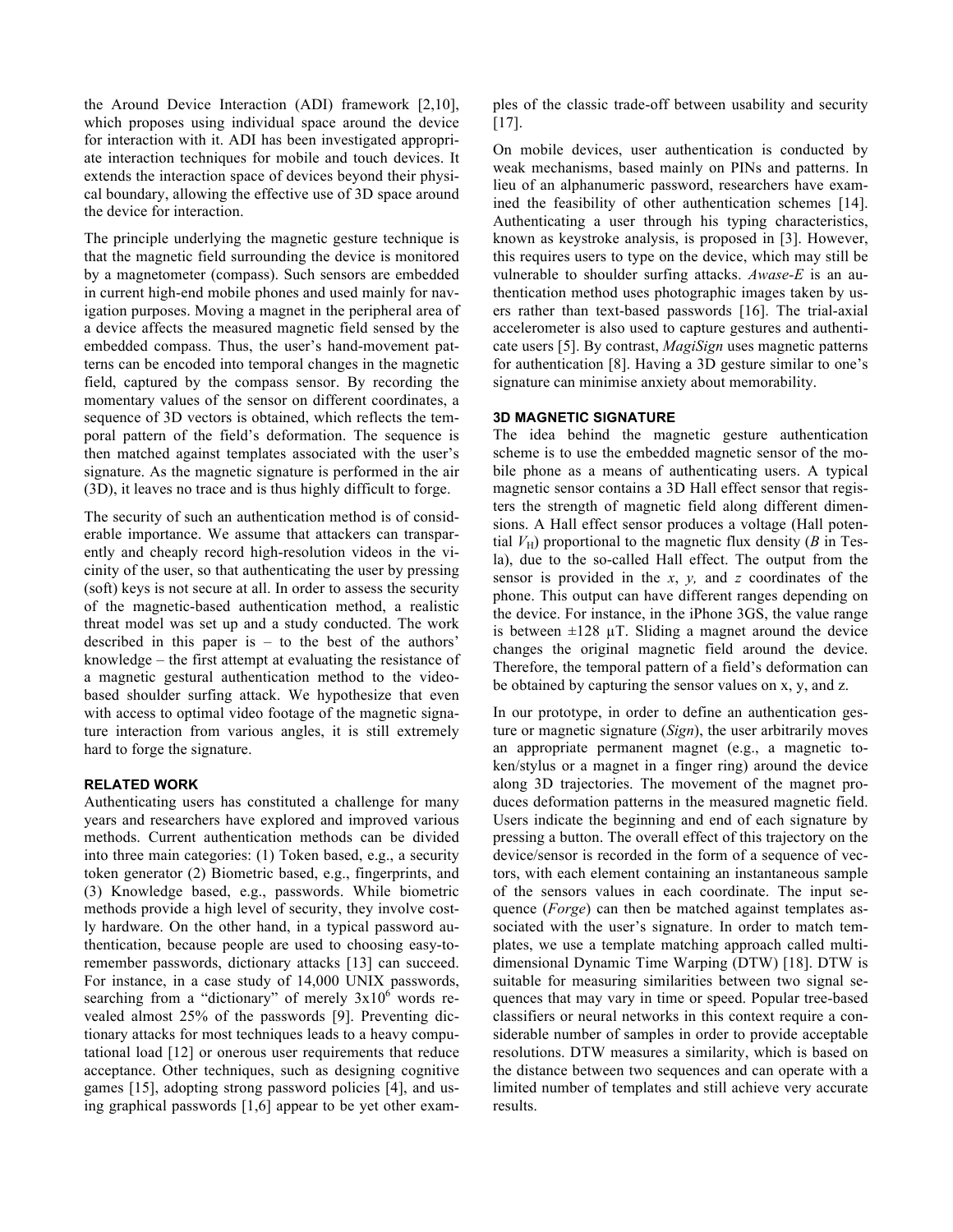As when people sign the 2D signature is varied each time to some degree, in order to define a 3D magnetic signature and check the repeatability, the user is required to enter the signature templates five times  $(Sign_t, t = \{1,...,5\})$ . The average distance of all templates is then calculated and used as the main signature  $(Sign_d)$ . If the samples are not sufficiently similar to each other, the user is asked to repeat the procedure. Once the user successfully registers its own personalized 3D signature, the system can be used. In order to login, users have three attempts (*Forge<sub>t*</sub>,  $t = \{1,2,3\}$ ). For each attempt  $Ratio_t = Forge_t / Sign_d$  is calculated. If  $Ratio_t$  is smaller than threshold (*th*) the login is successful. The first successful attempt is enough to authenticate the user.

## **VIDEO-BASED SHOULDER SURFING ATTACK**

In general, the degree of shoulder surfing threat depends on the situation. Keypads or touch screens in alphanumeric or graphical passwords are particularly vulnerable, since an adversary can easily obtain a direct view of the interface. For a signature-based authentication method, initial discussions and observations showed that people find it extremely hard to imitate a signature based on a single observation. Hence, in our threat model we have assumed that the user's magnetic signature is videotaped with HD cameras from different angles and the adversary has full access to these videos.In order to compensate the loss of 3D information in 2D videos and also provide more information to attackers, the signing action is videotaped from four different angles: front, rear, left, and right. We used 2D cameras instead of 3D sensors (e.g., Kinect) as 2D cameras are widely available to attackers. To assess the vulnerability of the method to the shoulder surfing attack, the videos are then provided to adversaries to forge the targeted signatures. In addition to the shape of the signature itself, the dynamics embedded implicitly in the temporal samples of the templates establish characterizing properties. It is anticipated that these complications prevent the adversary from forging the signature.

It should be mention that other potential attacks, e.g., 3D path construction or a robot arm for forging the signature might be possible. But it requires great effort and serious engineering. Besides, if an attacker has free access to the phone (e.g., when it is stolen) he has potentially an unlimited number of attempts. To ensure practical security, one would only allow a certain number of tries and/or alternative login mechanisms after certain unsuccessful attempts.

## **EXPERIMENT**

In order to evaluate the security of the technique against video-based shoulder surfing, we implemented a prototype and conducted a lab study. We recruited 22 right-handed participants (50% male) with an average age of 29.3 years  $(SD = 6.6)$  from Craigslist. The participants include students, self-employed, or employees.

## **Apparatus**

The prototype consists of a mobile phone with a magnetometer and a PC that runs the authentication software. The



**Figure 1:** With *th*=1.67 the number of successful attacks is zero and its probability is 0.08 (FP=0, FN=0).

magnetic sensor on the iPhone 3GS has a low sample rate and is often saturated. Hence, to obtain more precise information, we used a higher quality external sensor attached to the phone. The SHAKE SK6 [7] sensor senses magnetic fields and transmits data to a PC over a Bluetooth connection. The authentication software on the PC captures the signals and matches them with the signature templates to authorize the user.

#### **Shoulder surfing video footage**

To record the video footage of the magnetic-based authentication, we additionally recruited four users (2 male and 2 female; all right handed with ages between 24 and 45 (SD *=* 9)). They were asked to define a magnetic signature using the prototype. There was no limitation on the shape or length of the signature, as far as the magnetometer being able to detect the interaction. The interactions were videotaped from the four angles. We also asked the participants to enter their defined magnetic signatures five times. They could practice as many times desired before defining a signature. The average distance between the five samples (*Signd*) was used as the target template for the attack. All users used the same magnet to define the signatures.

#### **Procedure**

After giving the participants an introduction to the study, we asked them to complete a questionnaire about their demographics and behavior with respect to the use of PINs. We then explained and presented the shoulder surfing attack to the participants. We provide them a short training and all relevant hints for forging, e.g., the phone position/orientation, how the magnet was held, and hands positions. Afterwards, we conducted the experiment. The four videos were shown to each participant who was then asked to forge the targeted signatures. There was no limitation on the study duration and they could watch the videos as many times as desired before trying to forge the signature. They could slow down the videos, too. The order of the videos was counterbalanced. The users used the same magnet as the one used in the video. As the attacks were processed